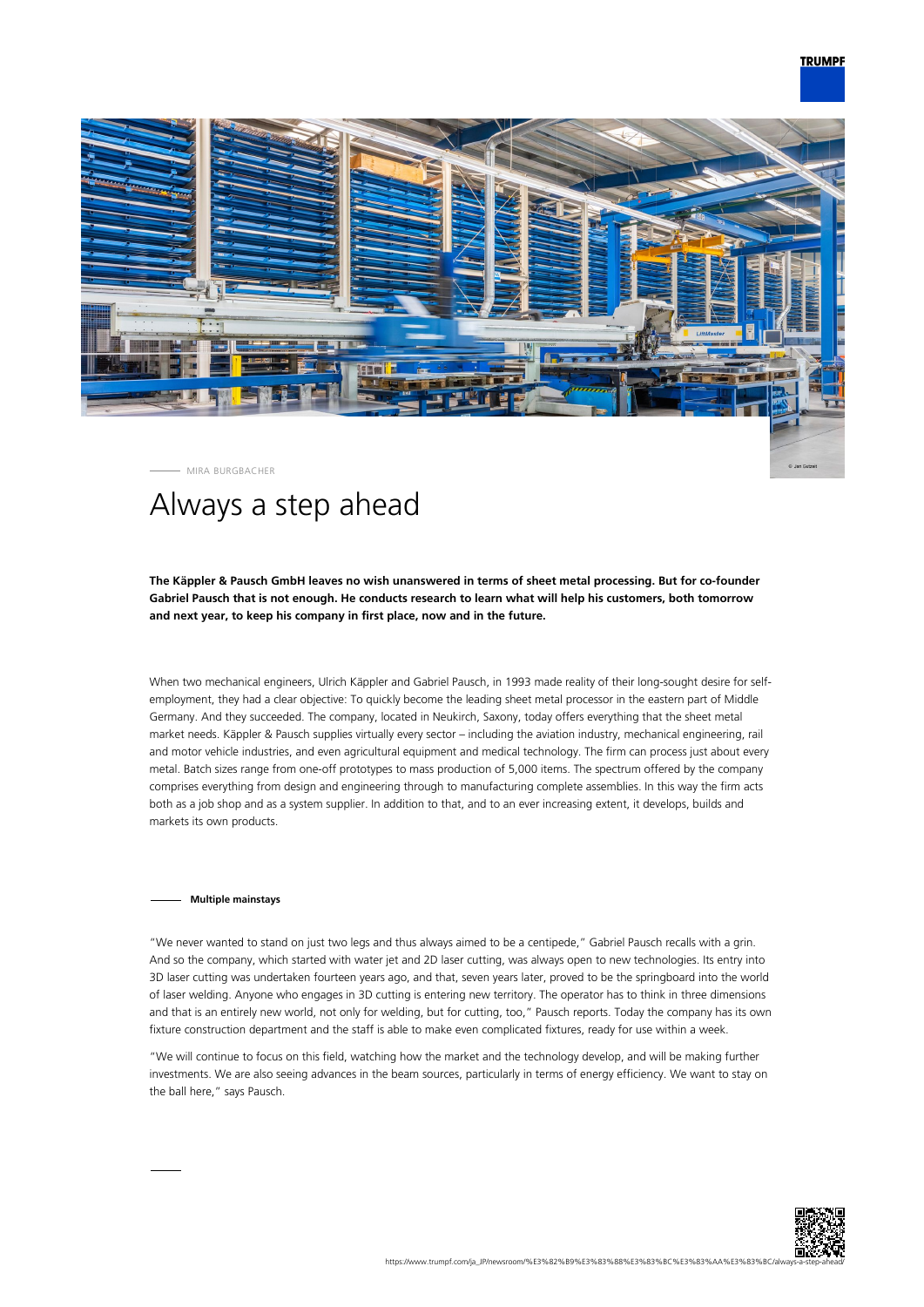

## **New markets**

The businessman has always stayed right on top of things, evidenced by his decision to enter the field of tube processing six years ago. "This is an entirely different market," he explained." You can familiarize the sheet metal customer with new designs where pipes or tubes play a part – and we do that, as well. But we have also acquired an entirely new circle of customers who need tubes – and that was our intention." Today, the TruLaser Tube 7000 operates like all the machines, except for press brakes in three-shift operations. In spite of this, the firm often bumps up against capacity limits." We compensate for that by running weekend shifts," says Pausch quite pragmatically.

To ensure that everything runs smoothly in multi-shift operations, all the machines are linked to a Stopa storage system with more than 630 spaces. "Whenever necessary and if the procedures permit, four machines can operate fully automatically. This corresponds to a 35% degree of automation," explains Gabriel Pausch, "and there we see additional potential."

#### **Good neighbors**

As diverse as the ideas and services offered by Käppler & Pausch might be, the businessman insists on single sourcing in terms of his equipment. "The TRUMPF plant in Saxony is just around the corner; we're something like neighbors." And thus you will find TRUMPF machines almost exclusively on his shop floor: 2D laser machines, punching and laser cutting machines, press brakes, laser tube-cutting machines, and 3D laser technology. In addition to being good neighbors, Pausch argues, maintaining a stock of spare parts for a group of machines from a single source is simpler. That is also true for maintenance. Two of his mechanics are so thoroughly familiar with the machines that they can undertake many maintenance steps and minor repairs themselves. "And if we should need some kind of support, TRUMPF is a reliable partner. I appreciate TRUMPF as an innovative company. The diversity of its line and its services are simply unbeatable," Pausch explains.

#### **Thinking outside the box**

When Ulrich Käppler retired this last April, it was quite clear to Gabriel Pausch that he wanted to continue operations with two chief executives. Since June, Klaus Gerlach has been at his side and responsible for operations. Gerlach, now 51 years of age, was for more than 10 years the general manager of a company with more than 600 employees. He is assuming the tasks that Käppler once carried out. Gabriel Pausch will continue to concentrate on research and the development of new products. "We have more than 400 regular clients. And from them we receive, via our field sales staff, a great deal of feedback on what might be of importance to them in the future," is how he explains his commitment.

#### **» Our intention is to always keep our staff young.**

To mention just one example, his company is working on the development of the Kulan motorcar demonstrator, incorporating lightweight construction technologies, in the "Poly-Lab.Net" network. "Weight-saving construction will continue to interest us in the future. No matter whether in aviation, rolling stock or automotive construction. Everything that shaves weight is welcome, because it also shaves energy needs," Pausch explains. The company is cooperating with the Fraunhofer Institute for Machine Tools and Forming Technology in Chemnitz to develop solutions for bonding sheet metal with plastic or carbon-fiber-reinforced carbon.

**A strong link**

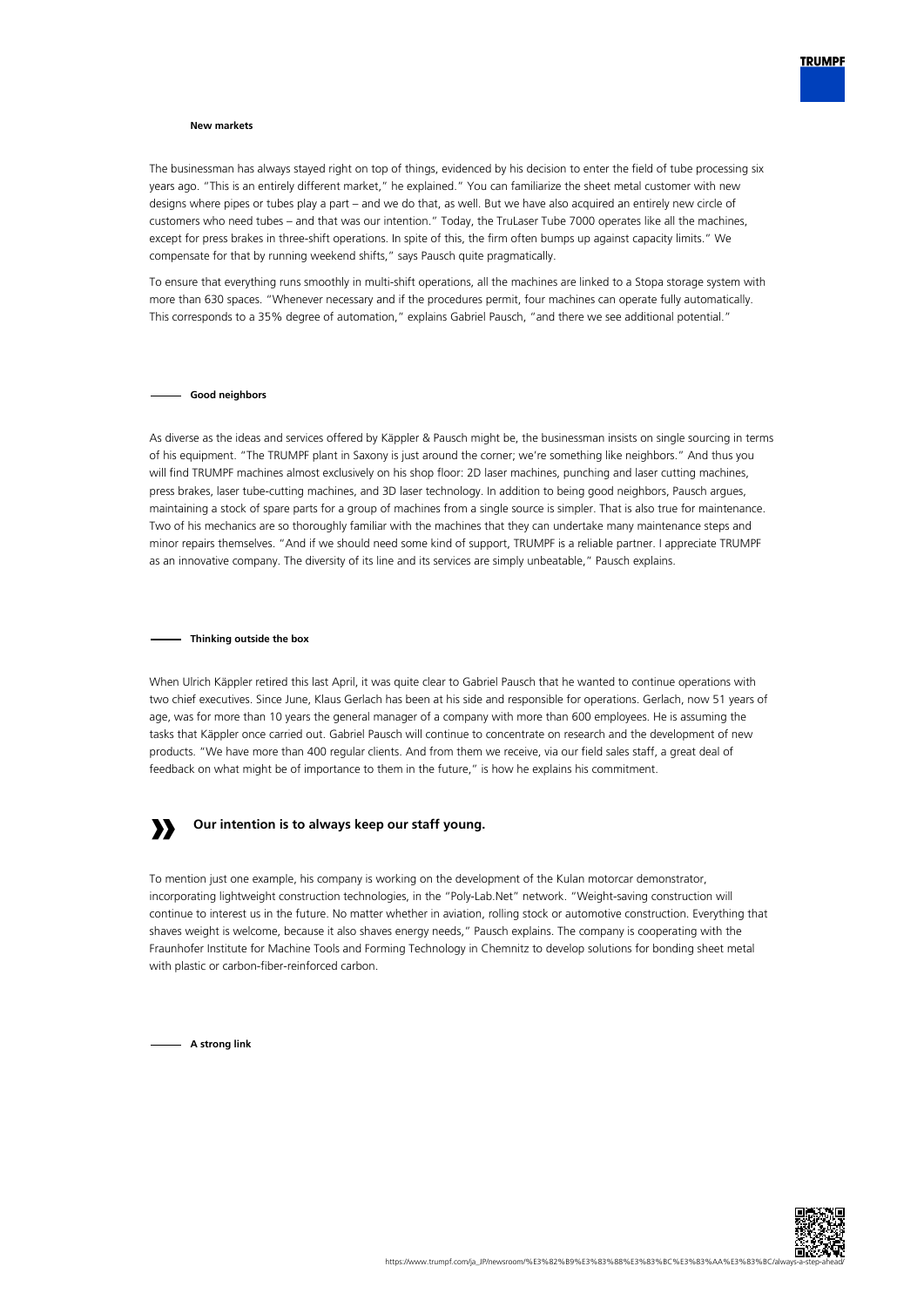

The company, which started with water jet laser cutting, today offers everything that the sheet metal market needs. Picture: Jan Gutzeit



"We never wanted to stand on just two legs and thus always aimed to be a centipede," says Gabriel Pausch. Today Käppler & Pausch, located in Neukirch, Saxony, offers everything that the sheet metal market needs. Picture: Jan Gutzeit



The TruLaser Cell 7040 manages visible seams of the best optical quality. The staff is able to make even complicated fixtures, ready for use within a week. Picture: Jan Gutzeit



The load-bearing elements of the fish-friendly weir are manufactured entirely on the TruLaser Tube 7000. Picture: Jan Gutzeit



Gabriel Pausch uses his network with Universities and research facilities to identify good recruits for the company but also for technological developments like a wind turbine. Picture: Jan Gutzeit

In addition to constructing a fish-friendly weir, in which its load-bearing elements are manufactured entirely on the TruLaser Tube 7000, Käppler & Pausch has also collaborated with the ecoligent company to design and build a small wind turbine. It is to be marketed in the near future.

Here, too, Pausch has pursued cooperation with the Zittau Technical University, the Professional Academy at Bautzen, and the Technical University at Magdeburg. He uses this network not only for technological developments, but also to identify good recruits for the company. "Our intention is to always keep our staff young and do indeed do something about that. Of course, the general shortage of skilled labor is also apparent in the region," Pausch explains.

At present, seven young people are pursuing their apprenticeships as machinists, warehouse specialists or industrial mechanics. In the design department, students can undertake a practicum and even young people who take summer jobs at Käppler & Pausch have an opportunity to prove their suitability for a later apprenticeship in the firm.

## **Looking forward to the future**

With his 61 years, Gabriel Pausch is still full of plans and ideas for the future. Thus he wants to expand the company's own line of products even further in the future – and that includes international marketing. In addition, the coatings operations, currently at the Kirschau site, are to be relocated to the Neukirch headquarters site. And, of course, the entrepreneur is always on the lookout for new areas of activity and challenges.

He envisions, for instance, expanding massively the cooperation with suppliers to the Federal Railroads. "Since July we have